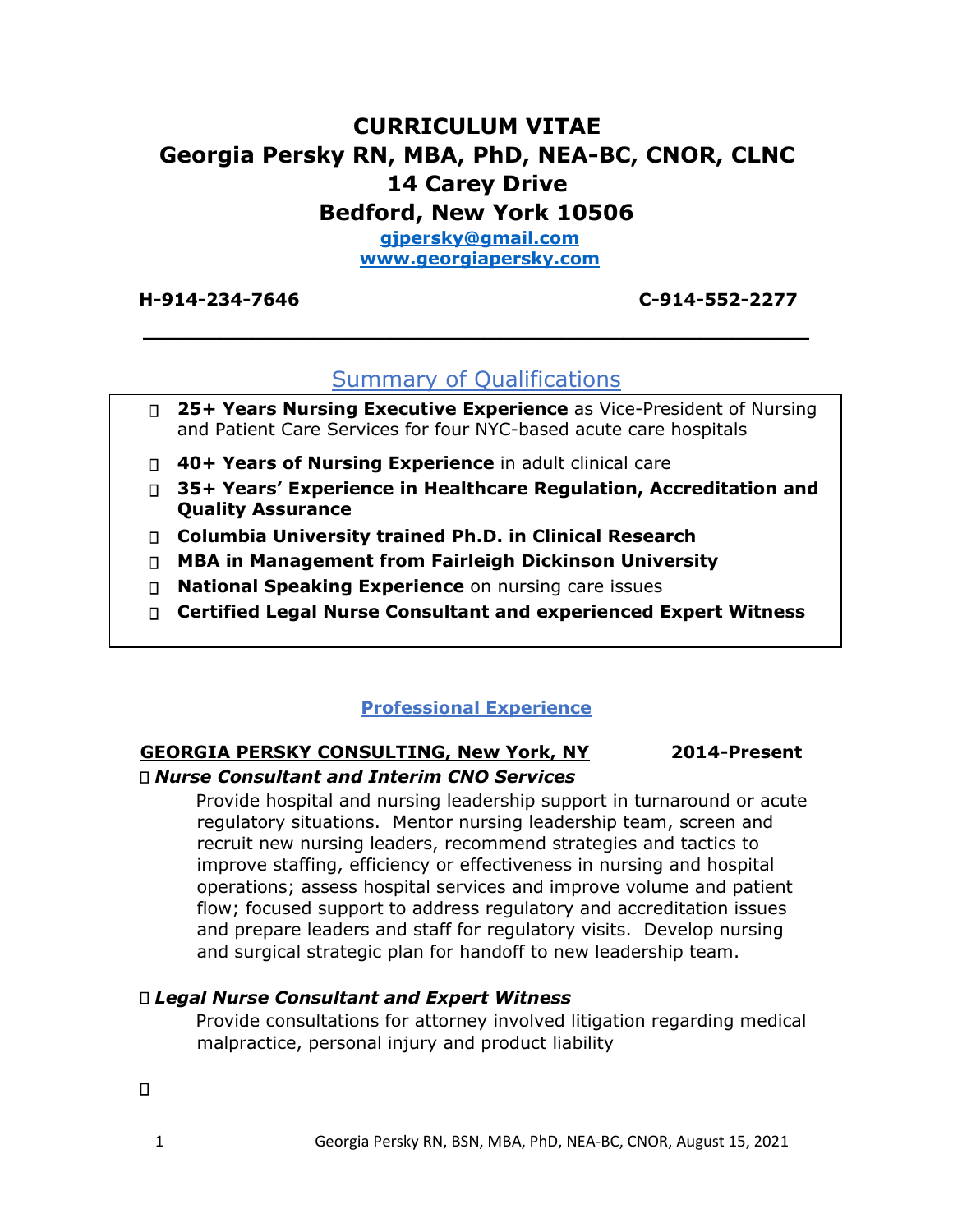#### *OR Dx + Rx Solutions for Surgical Safety*

OR Dx & Rx: Solutions for Surgical Safety is a national healthcare consulting firm that offers perioperative safety consulting to hospitals, ambulatory surgical facilities and their insurers to reduce medical error and minimize risk related to patient care errors and institutional functional deficiencies. Solutions for Surgical Safety is a team of physicians, nurses and quality experts including Past Presidents of the American College of Surgeons, the Association of periOperative Registered Nurses and the American Society of Anesthesiologists.

## **NEW YORK PRESBYTERIAN HOSPITAL New York, NY 2005-2014 COLUMBIA UNIVERSITY MEDICAL CENTER**

#### *Vice-President, Nursing and Patient Care Services*

Led the nursing department of 700 bed academic hospital in New York. Responsible for a \$200 million budget with 33 Patient Units and Care Management, Respiratory Therapy, Social Work and Admitting Departments with 9 direct reports and 2000 patient services FTEs. Reported to the COO. *Asst. Professor Columbia University School of Nursing* **2012-2017** Oversee under graduate and advance practice nurse training and staff nurse continuing education programs.

### **MOUNT SINAI HOSPITAL OF QUEENS New York, NY 2000-2005**  *Vice-President Nursing and Patient Care Services*

Led the Department of Nursing of 235-bed community hospital in NYC. Responsibilities included the Operating Room and the Emergency Department. Reported to the COO.

#### **BROOKLYN HOSPITAL CENTER Brooklyn, NY 1998-2000**  *Vice-President Nursing and Patient Care Services*

Led the Department of Nursing of 700-bed urban hospital in NYC. Scope of responsibilities included operating room, emergency department, and all therapeutic and diagnostic departments in the hospital. Reported to the COO.

**MEDICAL CENTER AT PRINCETON Princeton, NJ 1985-1998**  *Vice-President Nursing and Patient Care Services (***1989-1998)** Led the Department of Nursing of 450-bed facility. Scope of responsibilities covered the Hospital Unit, Merwick, Princeton House, Princeton Surgical Center, Emergency Services, Cardiopulmonary, and Cardiac Rehabilitation with 1000 FTE's and \$30 million budget. Reported to the CEO.

*Director of Nursing Princeton Ambulatory Surgical Ctr.* **(1985- 1989)** Designed, developed, equipped and implemented the first not-for-profit ambulatory surgical center in NJ with 4 operating rooms, 2 treatment rooms and 10 pre-and post-surgical patient bays.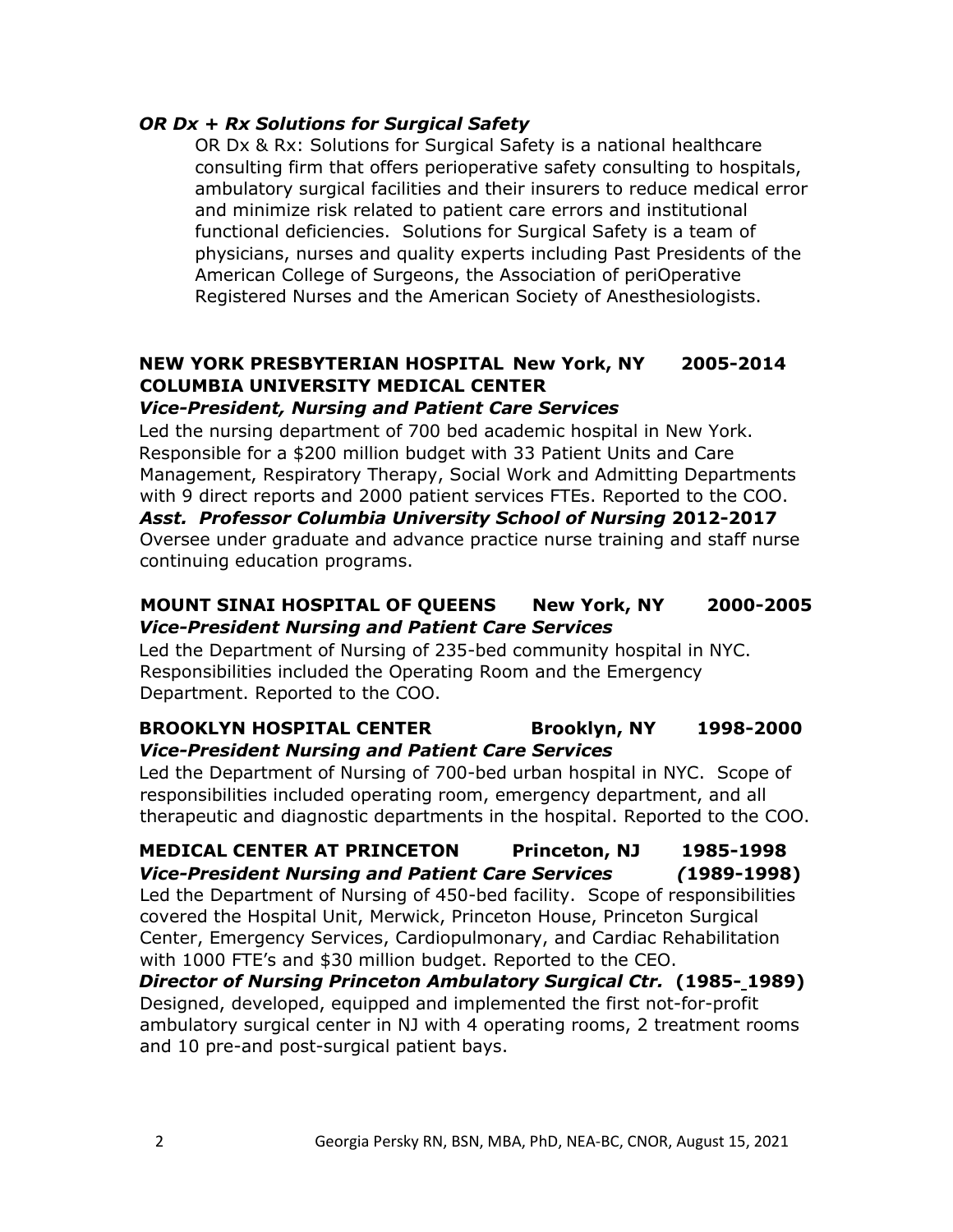## **MANHATTAN EYE AND EAR HOSPITAL New York, NY 1981-1985**  *Director of the Operating Room*

Coordinated the Department of Nursing and Perioperative Services transition and expansion to a new hospital and implementation of a case cart system for supply distribution.

# **NEW YORK UNIVERSITY MEDICAL CENTER New York, NY 1974-1981**  *Supervisor of the Operating Room* **(1975-1981**) Supervised staff, equipment and clinical care for 5 Operating Rooms including Neurosurgery, Plastic Surgery, Otolaryngology, Ophthalmology, and Orthopedics/Peripheral Vascular Surgery. *Staff Nurse Operating Room* **(1974-1975)**

## **UNIVERSITY OF MINNESOTA HOSPITAL Minneapolis, MN. 1972-1974**  *Staff Nurse Transplant Operating Room*

## **NEW YORK UNIVERSITY MEDICAL CENTER New York, NY 1970-1972**  *Staff Nurse Operating Room*

## **Education**

**PhD**, Research, Columbia University, New York, NY 2010 **MBA**, Management, Fairleigh Dickinson University, Madison, NJ 1986 **BSN**, Nursing, Hunter College, New York, NY 1983 **RN**, Easton Hospital School, Easton, PA 1970

## **Licenses and Certifications**

**Licenses**, RN New York 1970, New Jersey 1985, Pennsylvania 2016 and Massachusetts 2017

**Certification**, Nursing Administration, Advanced 2004, 2009, 2014, 2019 **Certification**, Legal Nurse Consulting 2014, 2016, 2018, 2019, 2020 **Certification,** Operating Room Nurse 2019

## **Professional Affiliations**

**Member**, American Nurses Association 2017, 2018, 2019, 2020 **Member**, American Organization of Nurse Executives 2017, 2018, 2019, 2020

**Member**, American Association of Legal Nurse Consultants 2017, 2018, 2019, 2020

**Member,** National Association of Certified Legal Nurse Consultants 2016, 2018, 2020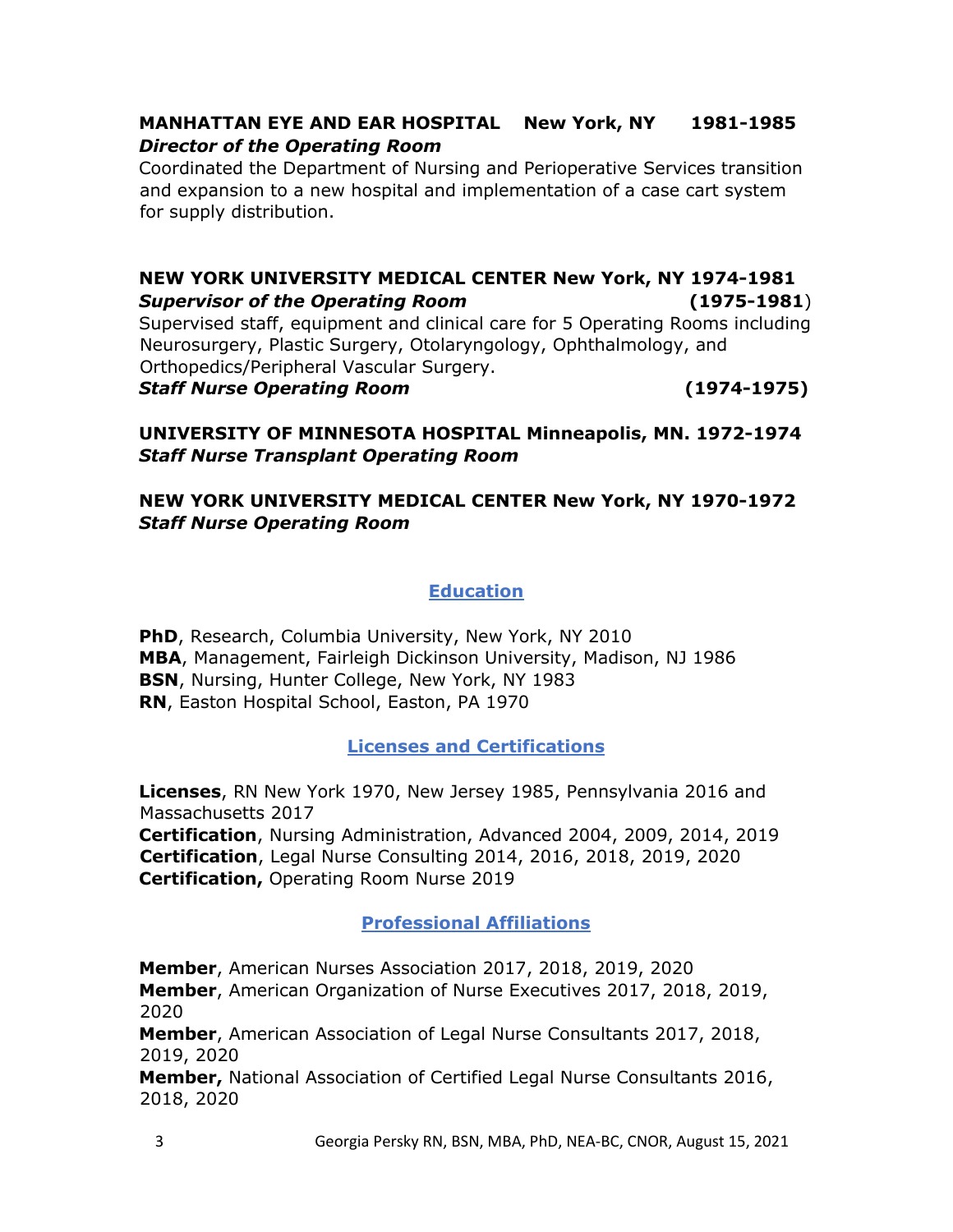## **Honors/Awards**

Nursing Spectrum Excellence Finalist-Advancing/Leading the Profession, 2011 Organization of Nurse Executives/NJ Professional Recognition Award, 1997 Governor's Nursing Merit Award Nominee, 1996 YWCA Tribute to Women and Industry Achievement Award, 1996 Journal of Nursing Administration Recognition Award, 1993 New Jersey State Department of Health Nursing Grant (\$1,000,000), 1990

## **Technical Skills**

Proficient in Microsoft Word, Excel, Outlook, PowerPoint, Kronos, Teletracking, Lawson, Eclipsys, PeopleSoft, Go To Meeting

#### **Publications and Speaking Engagements** \*Name changed from Nadler to Persky in 1998

### **Publications**

- 1. Valentino, L., Persky, G. (2012) Relationship-Based Care: Exemplar Applications in Practice. In M. Glembocki & J. Fitzpatrick. (Eds.) "Professional Practice Evaluation and ANA Standards*.* (Chapter 14)". Creative Healthcare Management Publishing: Minneapolis, MN.
- 2. Persky, G., Romana, M., Felgen, J., Nelson J. (2011). "Primary Nursing, a Strategy to Enhance Caring" and Persky, G., Felgen, J., Nelson J. Sherman-Justice, D., Rye, J., Espinoza, M., Olshansky, E. (2011). "Measuring Caring in a Relationship Based Care Model" in "Measuring Caring: A Computation of International Research on Caritas as a Healing Intervention", ed. Jean Watson and John Nelson. Springer Publishing: New York.
- 3. Persky, G., Nelson J. Watson, J., Bent, K. (2011). "Profile of a Nurse Effective in Caring" in "Measuring Caring: A Computation of International Research on Caritas as a Healing Intervention", ed. Jean Watson and John Nelson. Springer Publishing: New York.
- 4. Valentino, L., Persky, G. (2011) "Professional Practice Evaluation and RBC" in "Relationship-Based Care: Exemplar Applications in Practice" ed. Margaret Glembocki and Joyce Fitzpatrick. Creative Healthcare Management: Minneapolis, Minnesota.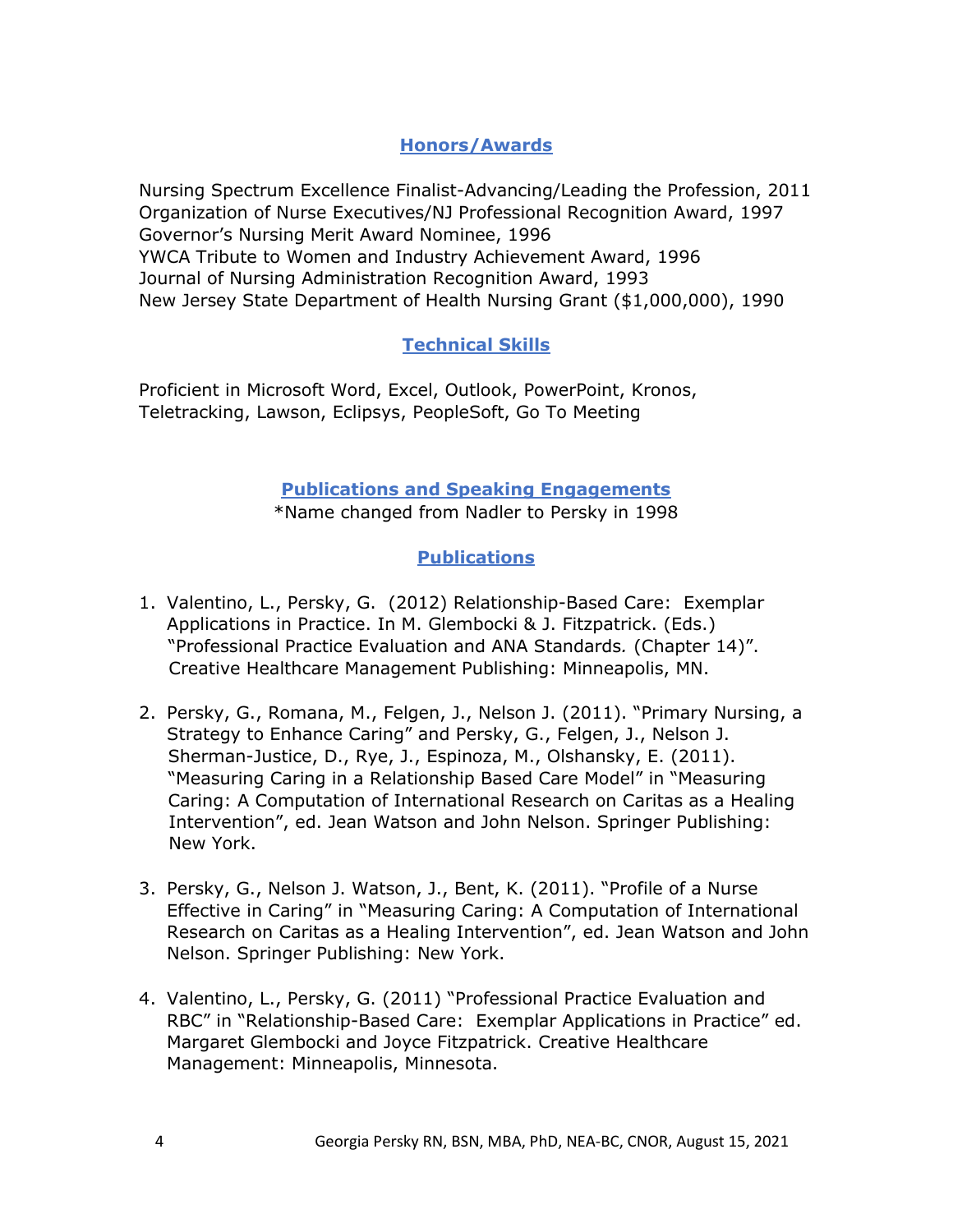- 5. Persky, G. (2010) "The Relationship of Environmental Turbulence to Patient Satisfaction in Acute Care Units" Doctoral Dissertation, Department of Nursing, Columbia University. ProQuest Dissertations and Theses: New York, New York.
- 6. Persky, G. "Profile of a Caring Nurse" Nursing Administration Quarterly. Lippincott, Williams and Williams. Hagerstown, Maryland: January, 2008.
- 7. Nadler, G. (1994). Nursing Informatics: An International Overview for Nursing in a Technological Era. Elsevier: New York, New York.
- 8. Nadler, G., "The Biggest Risk", JONA Nursing Administration Recognition Program (3rd Place Award) Lippincott, Williams and Williams. Hagerstown, Maryland: April, 1993.

### **Speaking Engagements**

- 1. Persky, G. "HIPPA-Use, "Misuse and Compliance in Healthcare" New York Law Journal Summit. New York, New York. October 2015.
- 2. Persky, G. "Relationship Based Care and Caritas". Caring International Research Collaborative STTI International Research Congress. Cancun, Mexico. July 2011.
- 3. Persky, G: "Caring Factor Study*"* NYP/Methodist Research Symposium. Houston, Texas. October 2011.
- 4. Persky, G: "The Relationship of Environmental Turbulence and Patient Satisfaction". NYP/Methodist Research Symposium New York Academy of Medicine. New York, New York. October 2011.
- 5. Persky G: "Leading in an Academic Medical Center*"*. Wound and Vascular Symposium. New York, New York. March 2011.
- 6. Persky, G. "Complexity Science: Understanding the Transformation of Organizational Culture. AONE Annual Meeting. San Antonio, Texas. July 2009.
- 7. Persky, G. "Relationship Based Care Model". Brown University/Rhode Island Hospital. Providence, Rhode Island. May 2008.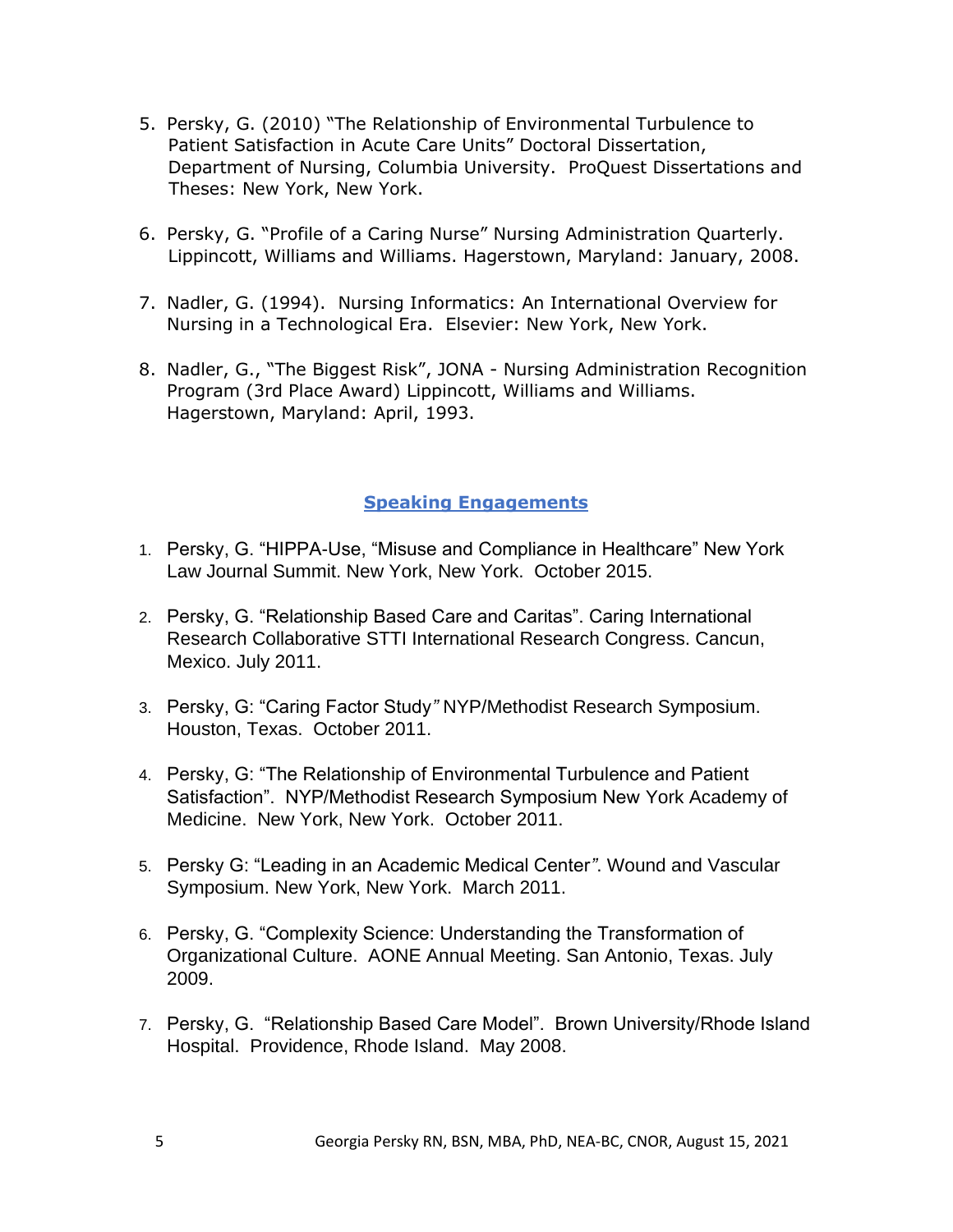- 8. Persky, G. VHA Broadcast Return to Care Series "Relationship Based Care". Dallas, Texas. September 2008.
- 9. Persky, G. "Transforming Care at the Bedside: Relationship Based Care". NYONE Annual Meeting. Tarrytown, New York. October 2008.
- 10. Persky, Georgia "Relationship Based Care: Impact on Safety, Quality and Satisfaction". Sigma Theta Tau-Alpha Zeta Chapter Keynote. New York, New York. May 2007.
- 11. Persky, Georgia "Relationship Based Care" "Summit of the Sages" University of Minneapolis. Minneapolis, Minnesota. October 2007.
- 12. Persky, Georgia "Inspiring Effective Collaboration: The Key to Effective Patient Centered Care". Greater New York Organization of Nurse Executives. Tarrytown, New York. March 2006.
- 13. Nadler, Georgia "It's Never Too Soon to Prepare JCAHO Accreditation" Organization of Nurse Executives of New Jersey. Somerset Hilton, Somerville, New Jersey. June, 1995 and June, 1998.
- 14. Nadler, Georgia, "Charting the Course: A Uniform Patient Record." Organization of Nurse Executives of New Jersey. Princeton, NJ. November 1996 and November, 1997.
- 15. Nadler, Georgia, "Managed Care: Outcomes and Automation." Nursing Computers Applications Network. Eastern Chapter of the Ontario Nursing Informatics Group. Ontario, Canada. May, 1995.
- 16. Nadler, Georgia, "Clinical Automation: The Pathway to Outcomes Measurement." Inside Healthcare Computing, Washington, D.C., June, 1995.
- 17. Nadler, Georgia, "Outcomes Management made Smarter not Harder." Annual Meeting American Organization of Nurse Executives. Phoenix, Arizona. April, 1995.
- 18. Nadler, Georgia, "Managed Care: Outcomes and Automation". Thirteenth Annual National Nursing Computer Conference. Rutgers State University. New Brunswick, New Jersey. April, 1995.
- 19. Nadler, Georgia. "Managed Care: Outcomes and Automation." Nursing informatics 1994. San Antonio, Texas. June, 1994.
- 20. Nadler, Georgia "The Challenge of a Patient Outcomes Evaluation System"